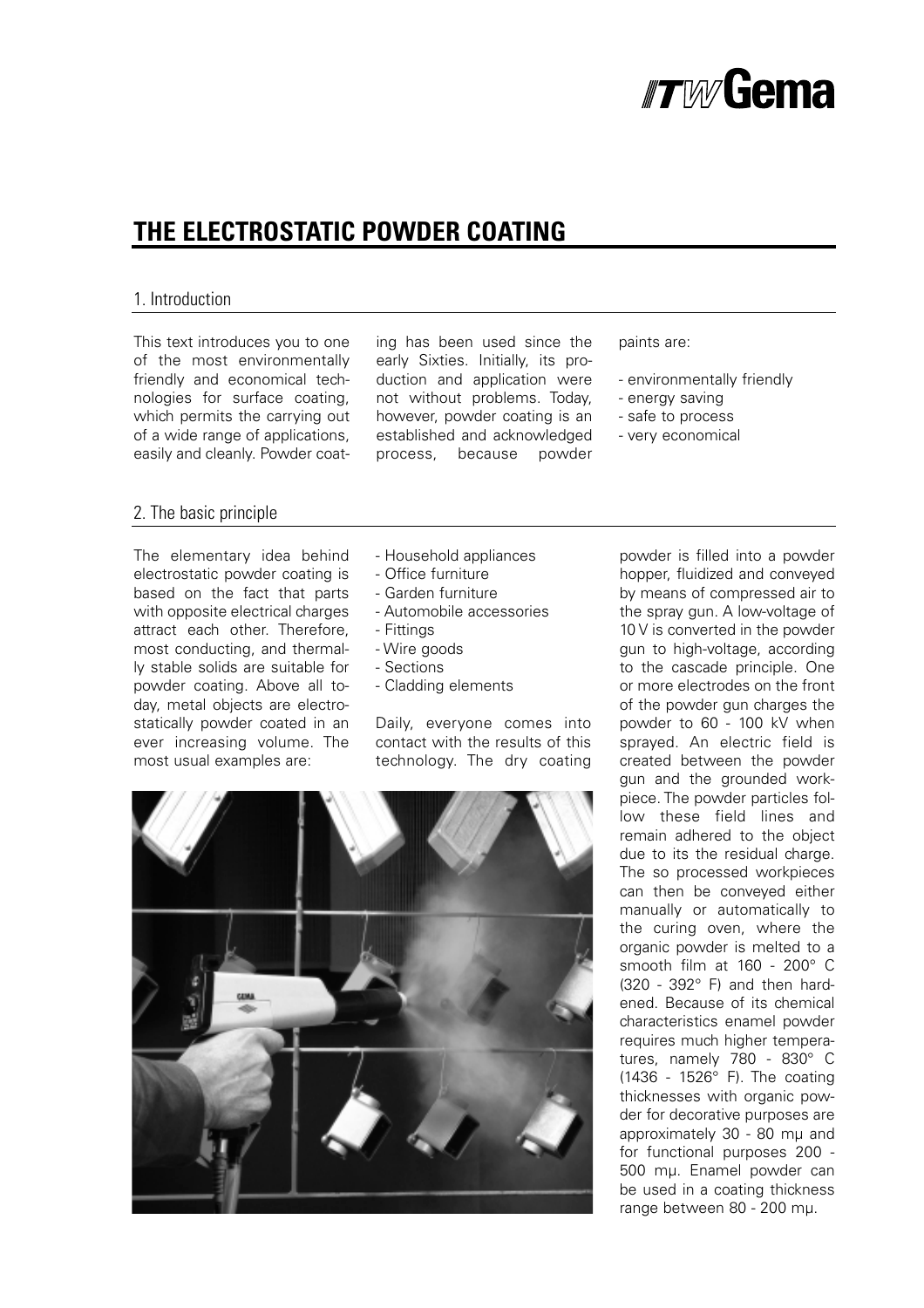

## 3. The organic powders

| Epoxy/polyester powder: | It is the most widely distributed powder with the biggest market<br>share. It has very good chemical resistance and excellent mechani-<br>cal characteristics. Its gloss durability and its colour appearance<br>are, however, mediocre. Its fields of application are industrial equip-<br>ment panelling, office furniture, machine tools, water heaters, radi-<br>ators and shelving.                                                                                                                                                                                                                                                                                                                                                                                                                                                                                                                                                                                |
|-------------------------|-------------------------------------------------------------------------------------------------------------------------------------------------------------------------------------------------------------------------------------------------------------------------------------------------------------------------------------------------------------------------------------------------------------------------------------------------------------------------------------------------------------------------------------------------------------------------------------------------------------------------------------------------------------------------------------------------------------------------------------------------------------------------------------------------------------------------------------------------------------------------------------------------------------------------------------------------------------------------|
| Epoxy powder:           | This powder has good chemical and mechanical characteristics, but<br>renders colour and gloss only poorly. This if further diminished by<br>the UV rays in daylight. It is used for the underfloor coating of auto-<br>mobiles, pipe coating, fittings of all types, in the food processing,<br>and chemical industries.                                                                                                                                                                                                                                                                                                                                                                                                                                                                                                                                                                                                                                                |
| TGIC polyester powder:  | It has good chemical resistance and very good mechanical charac-<br>teristics. Its gloss and colour durability are good. It is readily used<br>for open-air furniture, farming machinery, air-conditioners, fence<br>posts, and aluminium sections and architectural panelling.                                                                                                                                                                                                                                                                                                                                                                                                                                                                                                                                                                                                                                                                                         |
| Polyurethane powder:    | The powder has good mechanical and chemical characteristics.<br>Gloss and colour are very durable. Polyurethane powder is used for<br>automobile wheels, panelling, playground equipment and fluores-<br>cent building parts.                                                                                                                                                                                                                                                                                                                                                                                                                                                                                                                                                                                                                                                                                                                                           |
| Acrylic powder:         | It is well known for its good mechanical and very good chemical<br>characteristics and for its very good colour, and gloss durability.<br>Washing machines, oven parts, microwave ovens, refrigerators and<br>automobile bodies (clear coat) are coated with acrylic powder.                                                                                                                                                                                                                                                                                                                                                                                                                                                                                                                                                                                                                                                                                            |
| Structured powder:      | Caution is required when normal and structured powders are used<br>in the same plant. Contamination can severely affect the coating<br>quality if the cleaning of the plant is not carried out very carefully<br>when changing powders.                                                                                                                                                                                                                                                                                                                                                                                                                                                                                                                                                                                                                                                                                                                                 |
| Metallic powder:        | Basically, there are two types of metallic powders. With the first,<br>the metal pigments are mixed together, dry. This powder achieves<br>a very nice metallic effect, but a danger of segregation exists. This<br>powder is inclined to give difficulties when being recovered. With<br>the other metallic powders the metal pigments are extruded in/<br>bonded. With these powders the metallic effect tends to be me-<br>diocre, but the powders do not have problems when being pro-<br>cessed. Metallic powders must never be used with normal Corona<br>powder guns, as this will lead to short-circuiting, without special<br>metallic nozzles. The ion reducing accessory (SuperCorona®) is to<br>be removed before using metallic powders. As a rule, working with<br>Tribo systems is not recommended. Using the same metallic pow-<br>ders with different systems, different plant or also only with differ-<br>ent nozzles give differing colour results! |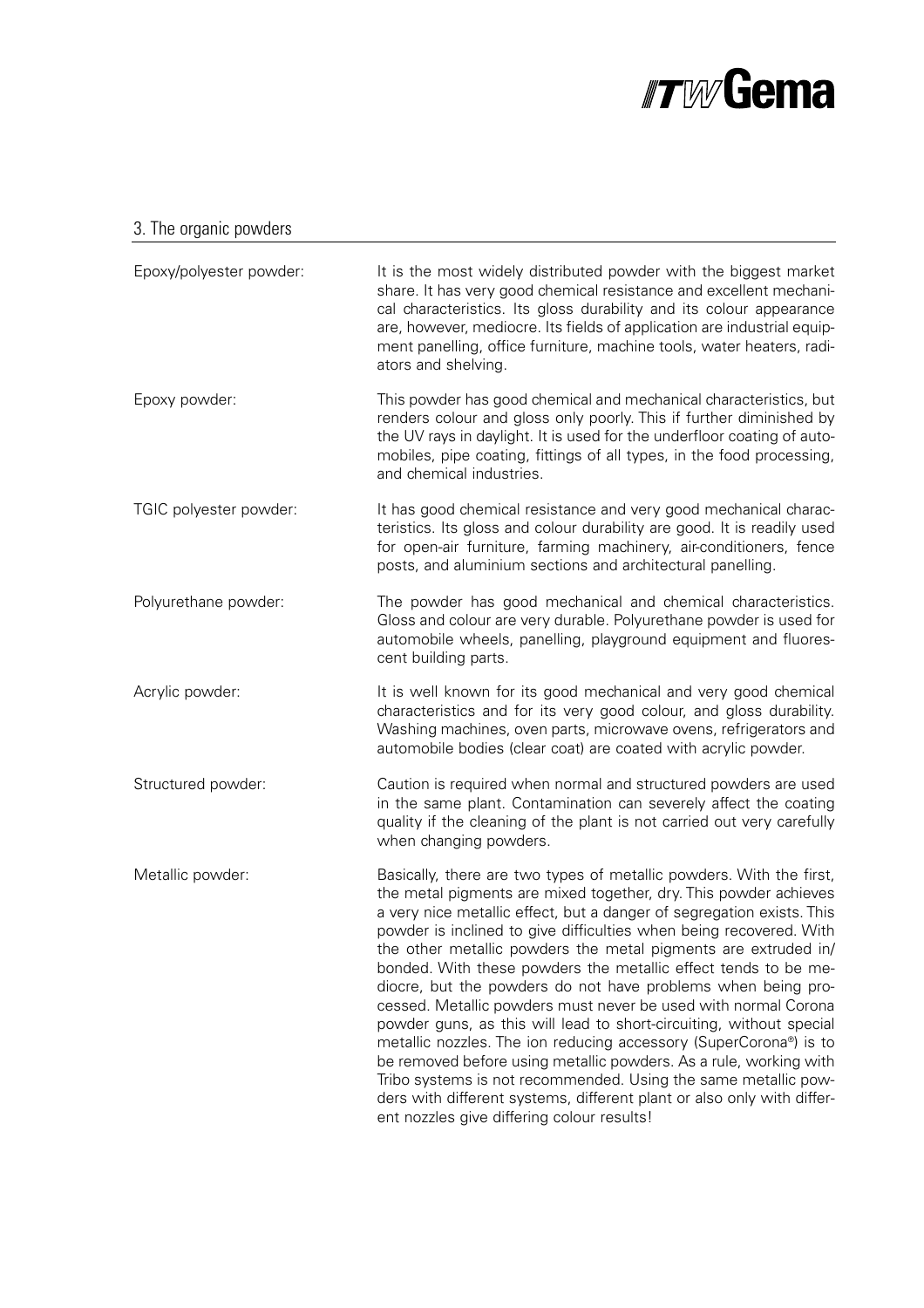

Thin film powder: As long as the plant is set correctly and carefully monitored, thin film powder does not give any processing problems. The coating results to be achieved depend, as with no other powder, directly on the care taken by the operating personnel when using thin film powder. Cleanliness in processing and care with the continuous monitoring of the plant parameters are a 'must' when using this powder.

Clear coat powder: The best known, but also the most demanding example is the clear coat powder coating of the BMW car bodies. Clear coat powder is technically not more difficult to process than other powder types, but requires considerably cleaner conditions. Clear coat powder can be processed, by all means, without the clean room concept with no problems, when the personnel operate the plant with the corresponding cleanliness.

Enamel powder: Enamel powder is due to its composition very abrasive and requires special coating equipment. After stoving at 780 - 830° C an enamelled surface is present, which can be heated to a temperature over 450° C (842° F), and which is colour-fast and scratch-resistant. Enamel has a limited colour palette, but the surfaces finished by this means display outstanding mechanical and chemical characteristics. That is why powder enamelling is enjoying an ever increasing popularity. The favoured applications of powder enamel lie wherever especially high requirements are placed on a surface for resistance, such as on cooker panels, kitchen equipment, bathtubs or shower bases.

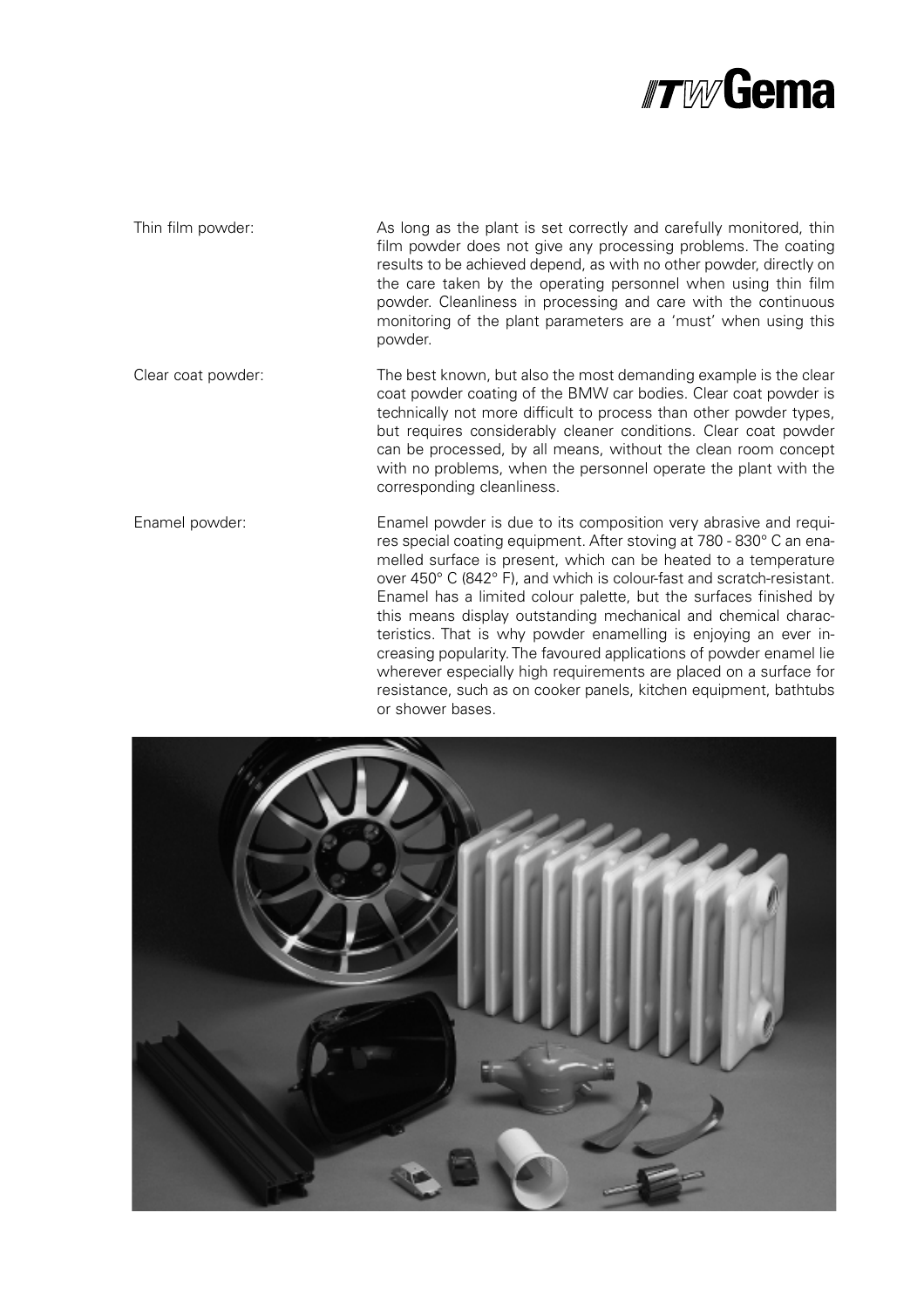

#### 4. The coating plant

A plant for automatic powder coating normally comprises the pre-treatment, water drier, coating zone, curing oven and conveyor system. Such complete Industrial plants are moni-

tored centrally. According to the layout more booths with corresponding conveying circuits may be necessary. For small production volumes or for special colours a small booth

for manual coating is often sufficient, which from the price, and space requirements can be fitted into any production workshop.

The conveying equipment: Conveying equipment for workpiece transport serves to automate the coating process, whereby the primary distinction is made between overhead, and belt conveying. Many transport problems, especially with not too large or very heavy workpieces, can be solved with a single train or circular convevor. When long, large or bulky workpieces are to be coated or narrow working spaces are present, the "Power & Free" conveyor is ideal, as this permits longitudinal, and transverse travel as an alternative. Because of the complicated design it is more expensive, but permits more flexible adaptation to continuous and automatic coating, in cyclic operation during loading, removal and other processes. A further advantage of the "P & F" conveyor is possibility of chain formation for optimum material flow. Even the lifting and lowering stations can easily be combined. A special observation must be made in connection with the lubrication of the conveyor system. Temperatures in the curing oven may reach 250° C (482° F), therefore heat-resistant lubricants or alternatively, externally ventilated chain protection channels must be used.

The hanger fixture design: For smooth conveyor functioning suitably designed hangers are essential for efficient production. How the workpiece hangers should look depends on the application arrangement. Sufficient stability guarantees problem-free coating and safeguards the production process without notable faults. The hangers are partially coated by the electrostatic, for this reason round material is to be preferred. In order to coat rationally, two complete sets of hanger are required: If the coating on one set of hangers is too thick, the second set are to be used while the coating is being removed from the first set.





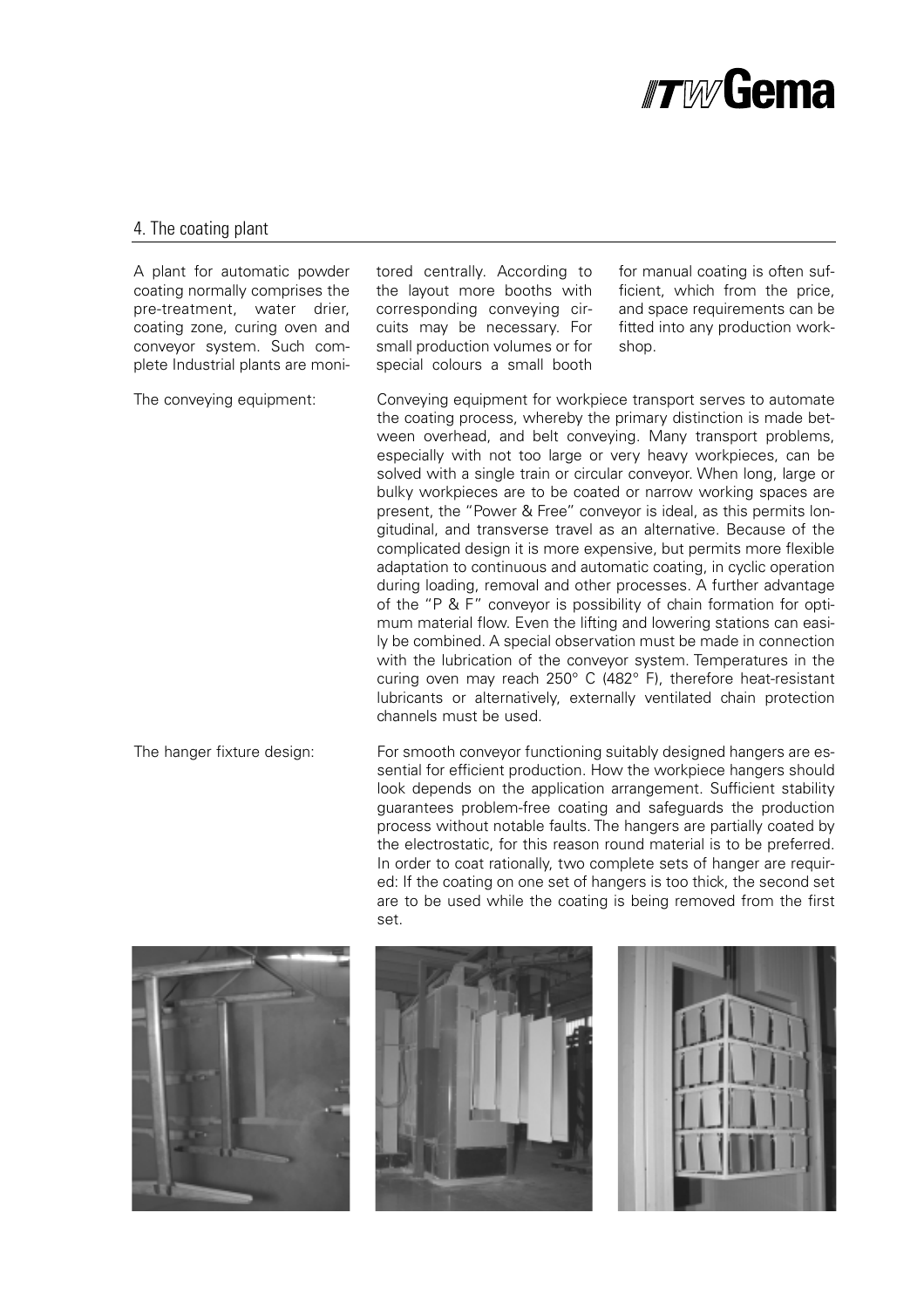

The pre-treatment: Before the workpieces can be coated, they must be freed of all contamination such as grease, oil etc.. This takes place in the multizone pre-treatment plant. After cleaning follows mostly, according to material, the pickling, phosphating or chromatizing. Generally, a distinction is made between steel sheet, which is phosphated for corrosion protection, galvanized steel sheet which is pickled to improve adhesion, and aluminium sheet which is chromatized. Workpieces, such as steel containers, wire goods, turned, punched or pressed parts, bicycle parts and accessories pass through the different treatment zones on the chain conveyor. The pre-treatment must be accommodated to suit the workpieces. An over dimensioning means wasting of energy and raw materials. The final coating results depend significantly on the cleaning and pre-treatment. Measures for effective environmental protection, and recycling of the raw materials are to be principally integrated into the pre-treatment concept.

The residual water dryer: When the workpieces have passed through all the pre-treatment stations on the chain conveyor, any residual moisture must be removed. This takes place in the residual water drier. This is similar to the powder dryer, but are designed only for temperatures up to 120° C (248° F). Depending on the type of workpiece, blowing with normal air with nozzles may be sufficient; but it always depends on individual cases, what outlay is required.

Pre-treatment for enamel: A prerequisite for the successful use of powder enamel is absolutely perfectly pre-treated steel. In order to achieve the necessary level of quality, pre-treatment lines with up to 20 stages are possible. As a rule, working is reduced to 6 stages (3x degreasing, 2x rinsing, 1x soak cleaning), whereby, this saving is only possible through the choice of suitable coating materials, as only high quality steel can be pre-treated with only 6 stages.





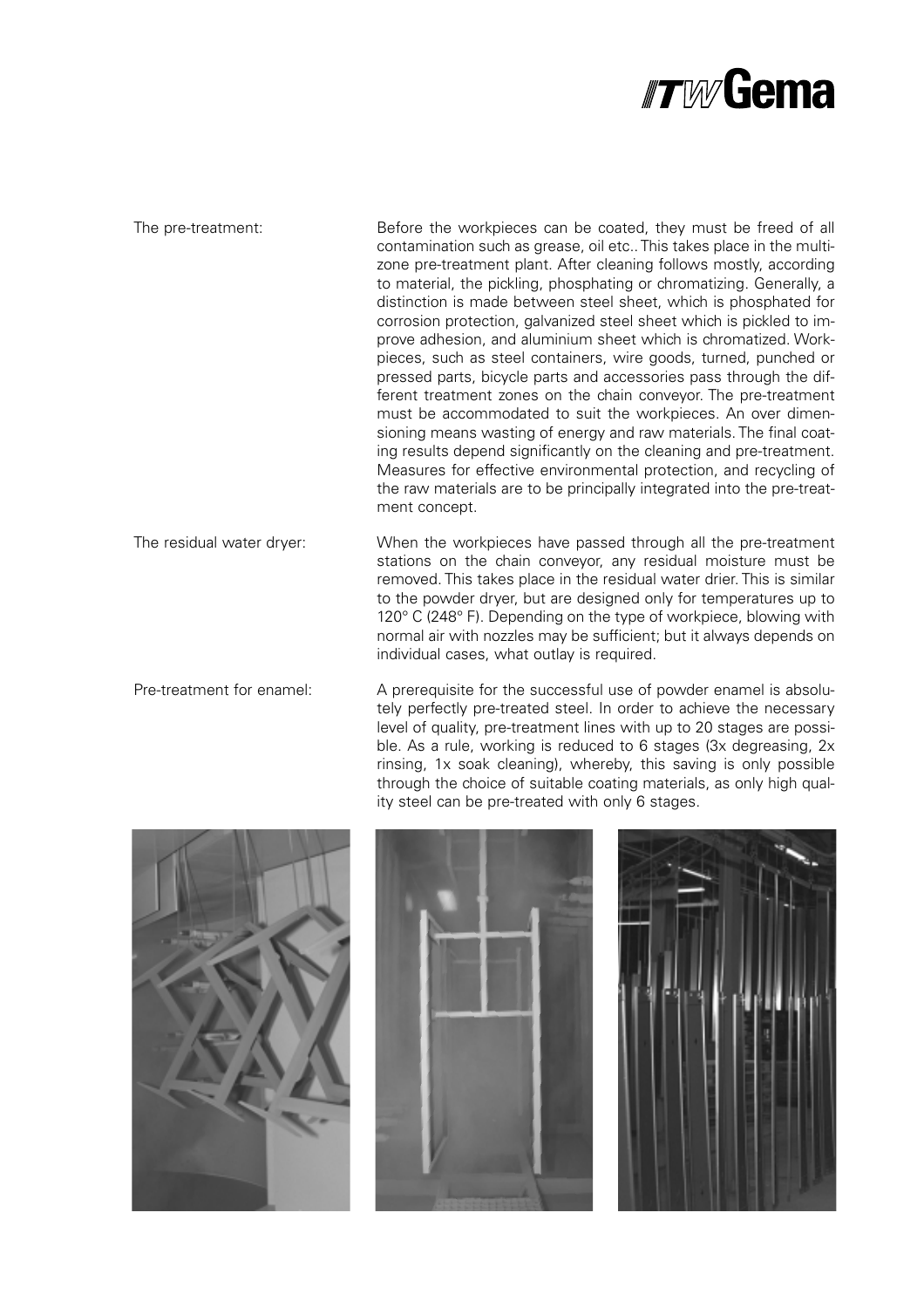

#### 5. The charging process

In principle three different charging processes are used for powder coating: electrostatic charging, low-grade ion charging, and Tribo charging.

The air ion reduction is achieved by practically all powder gun manufacturer's through a special accessory (SuperCorona®) on the powder gun. A fourth

possibility is fluidized bed coating, which, at any rate, operates without electrostatic and is to be classified as an exception.

#### 5.1 The electrostatic charging

The corona discharge is the unimpeded discharge of free electrons from an electrical conductor. This process is only possible under a high electrical field strength. This increases with increased voltage and with decreased wire thickness, that is why a high voltage and a thin wire are required. The free electrons seek the shortest route to the next grounded part. They contact the powder particles and remain adhered to them. The thus ionised powder particles are attracted all grounded objects like the free electrons. In practical use is the workpiece the first grounded part that the powder meet and therefore, remain adhered to it. As soon as the ionized powder particles meet the grounded workpiece, a "counter-charge" is created on the workpiece. Both charges mutually attract one another. Because the powder is not electrically conductive, the charge cannot discharge and the attractive force remains. The discharging current,

consisting of free electrons, air ions, and the influence current of the counter-charge, flows from the grounded workpiece.

To guarantee optimum charging of the powder, the electrons of the ITW Gema powder guns are rinsed with a small stream of air. Without this rinsing the powder will sinter on the electrode in the shortest time and its electron flow will be considerably reduce. The air stream increases the corona discharge on the electrode, because the electrons are flushed away. About 1 - 3% of the free electrons hit powder particles, the rest ionize in the surrounding air or remain free. These free electrons, and the ionized air are called space charge, and have an influence on the coatings quality. As already mentioned, the charged powder particles seek the shortest route to the next grounded object. The space charge amplifies this force and the powder particles have a problem to penetrate into cavities and deposit on the edges and in the corners of the workpieces.

We know that the charged powder particles repel all similarly ionized powder particles. This repelling force is also active with powder particles deposited on the workpiece. It limits the coating thickness and increases the even distribution of the powder. When the powder film on the object is too thick, an uneven surface, called 'orange peel' effect, is created. Another manifestation is, that powder is sprayed back, called back-ionization, whereby small craters are formed on the surface. When the high-voltage is reduced on the electrode, the charging, and space charge are also reduced, so that 'orange peel' effect and back-ionization can be combated. Due to this procedure the charging of the powder is also reduced, and its ability to penetrate into cavities also sinks.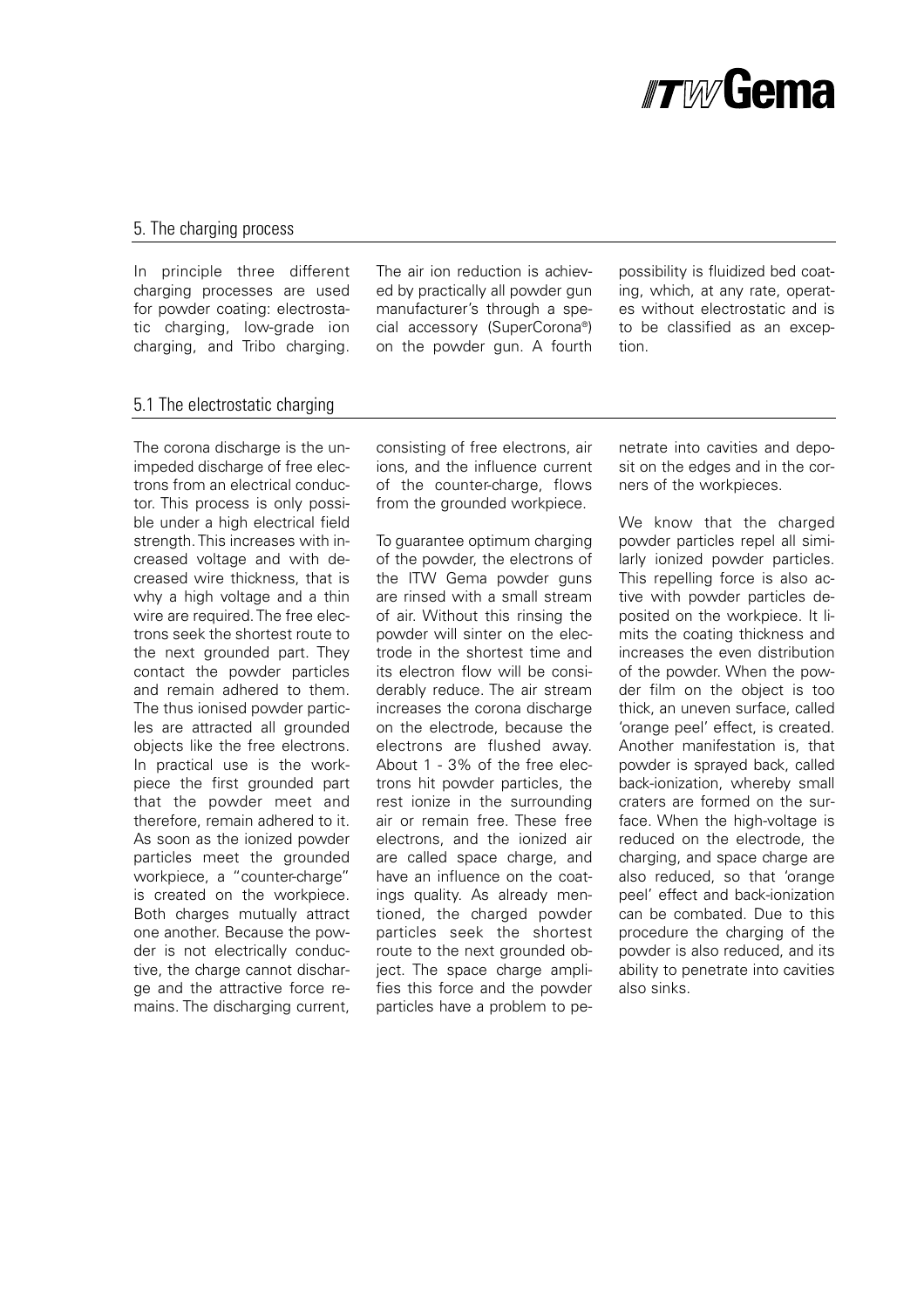# *#TWGema*

#### 5.2 The low-grade ion charging (SuperCorona®)

Low-grade ion charging, with the retro-fitting of a SuperCorona® ring, comes into use everywhere where thicker powder film and a high visual coatings quality is required simultaneously. It is not always possible to achieve a high surfaces quality with the usual electrostatic charging, where cavities are to be covered and the leading edges must be smooth simultaneously. Either the cavities cannot be covered, or the edges are too thickly coated, which coating thicknesses of 60 - 70 µ the notorious 'orange peel' form. This results from an excess of free ions, which cannot discharge through the object due to the too thick powder film and this leads to an uneven coating. The SuperCorona® ring prevents the free ions from reaching the workpiece, in that they are fed back, through the ring for grounding the powder gun. The ring consists essen-

tially of a conductive ring with six electrodes and a connecting wire fixed to the grounded powder gun fixture. Typical fields of application for the SuperCorona® are the coating of drawers, wheel rims, and sections. Another field of application is also coating with structured powders, where the SuperCorona® leads to a considerably well-balanced pattern. In addition, it reduces back-ionization when coating manually.

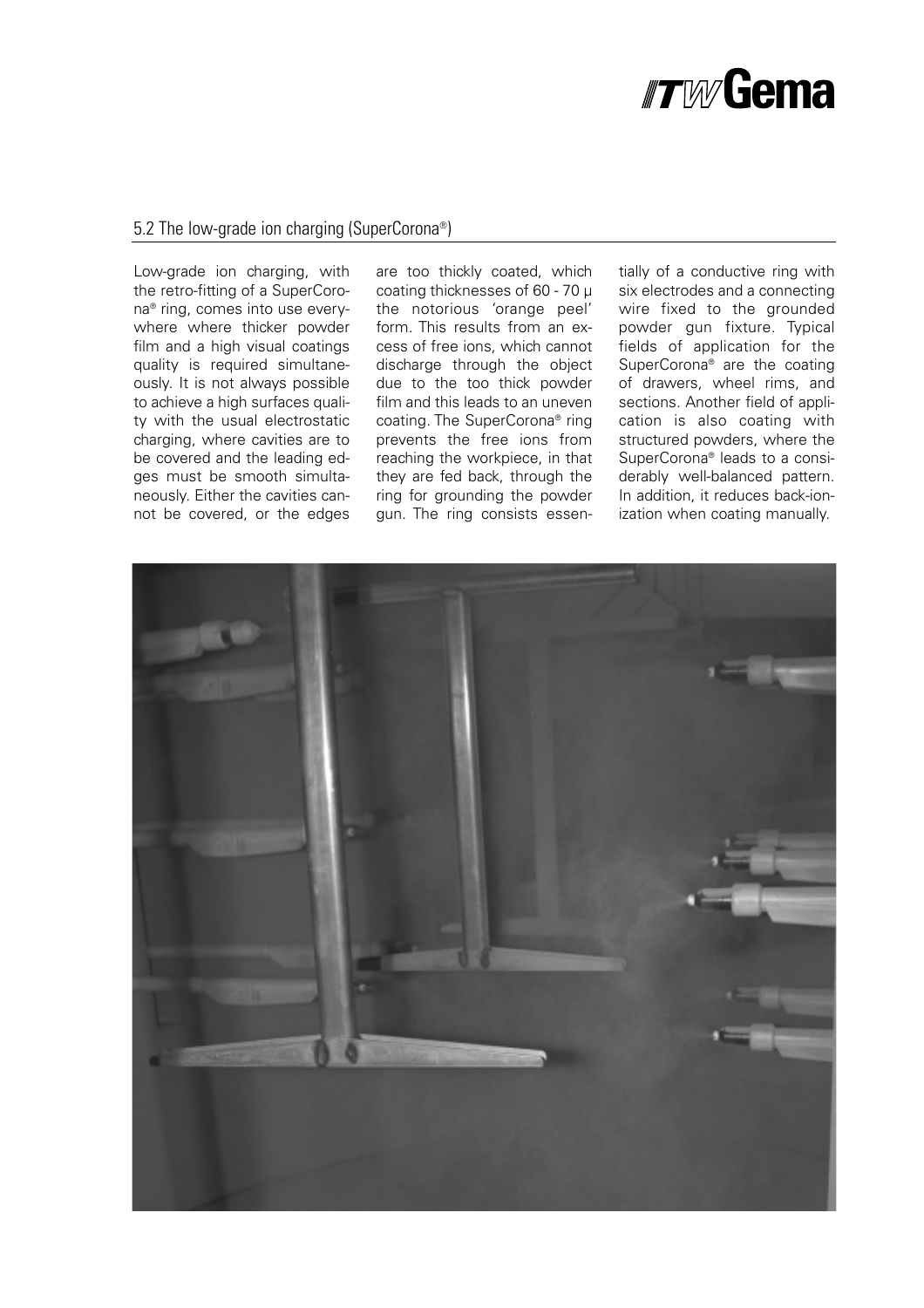

#### 5.3 The tribo charging

The tribo process utilizes charging through friction. We know that when 2 plastic foils are pulled apart, they mutually attract each other again. Both separating surfaces have charged themselves with an opposite polarity electrical charge, which after separation attract each other again. Tribo charging uses this phenomenon, only that the charge is drawn off. The powder particles are brought into contact with another plastic material and immediately separated again. This process can take place in a tube, hose or on a plate. Ideally it should take place at a high air velocity because turbulence is created in the tube, which increases the number of contacts. The plastic material used is teflon.

The tribo charging only has a limited adjustment. As with electrostatic charging the powder is fed through an injector to the powder gun. Because the conveying velocity of the powder is not sufficient to charge the powder with the required charge in the gun, the transit velocity of the powder through the gun is increased with supplementary air. Because of this, regulation of the air volume and with it the charging of the powder, regulation is only limited.

The advantage of tribo charging lies in its good depth of penetration. Tribo-charging does not create excess ions in the air. The space charge is insignificant. This is why the penetration of powder in cavities, such

as post boxes, and wheel rims is better than with the Corona gun. The charge on fresh powder is higher than with electrostatic charging. The coated surfaces are smoother, and the 'orange peel' effect is less marked. The disadvantage of tribo charging is its limited flexibility and the recovery of the powder. Not every powder can be used with tribo guns, it requires a special Tribo additive (aluminium oxide). Today, of course, powder manufacturers can make most powders suitable for tribo use. Fresh powder charges best, and powder which has been recovered a number of times can no longer be used. The higher the fine particle content in the powder the less tribo capable it is.



#### 5.4 Special process: Fluidized bed coating

With fluidized bed coating no charging of the powder is necessary. The workpiece is heated to the reaction temperature of the powder and dipped into fluidized powder. Fluidized bed coating is ideal for small parts, and wire type workpieces where thicker coatings are required, without requirements

on the visual coating quality. Fluidized bed coating is an exception.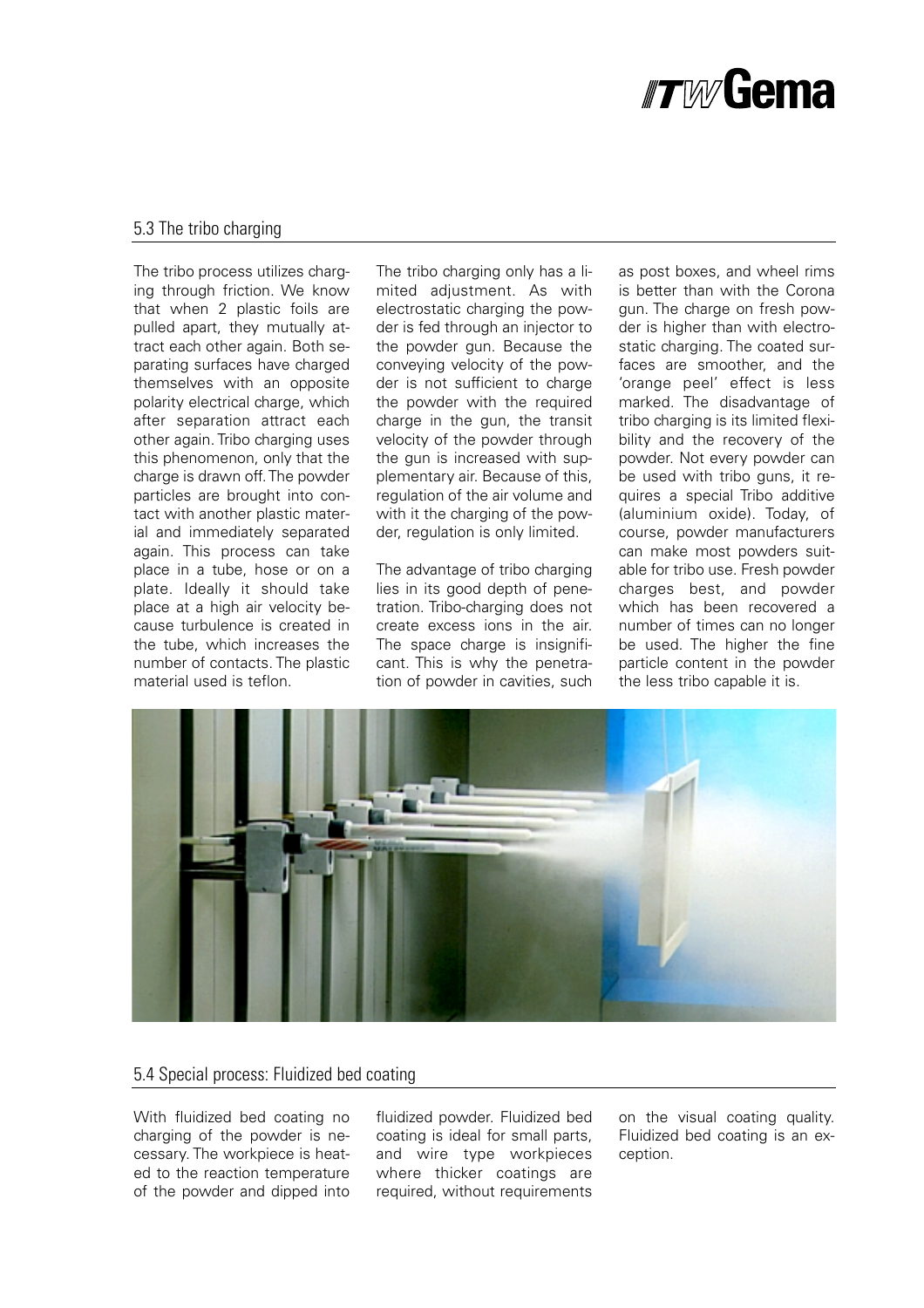

### 6. Types of equipment

| Standard versions of electro-<br>static equipment always con-<br>sist of a control unit, a powder<br>container, and a powder gun.<br>There is a differentiation be-<br>tween control units for one. | two or more powder guns. The<br>powder guns can be fitted with<br>a number of different nozzles<br>according to the application.<br>The choice of powder contain-<br>ers consists principally among         | fluidized, vibrating or those<br>with a stirrer. The manufactur-<br>er's container can also be used<br>as a powder container, which is<br>especially useful for frequent<br>quick colour changes. |
|-----------------------------------------------------------------------------------------------------------------------------------------------------------------------------------------------------|-------------------------------------------------------------------------------------------------------------------------------------------------------------------------------------------------------------|---------------------------------------------------------------------------------------------------------------------------------------------------------------------------------------------------|
| Manual coating:                                                                                                                                                                                     | High-performance equipment for manual coating are ideally suited<br>for small to medium production series. They should always be easy<br>to clean because colour changes may be frequent.                   |                                                                                                                                                                                                   |
| Automatic coating:                                                                                                                                                                                  | High-performance equipment for automatic coating must the able<br>to fulfill the requirements for production of large series. Individual<br>modular systems, with standard elements, which permit a tailor- |                                                                                                                                                                                                   |

made solution for every paint shop, are predestined for such tasks.

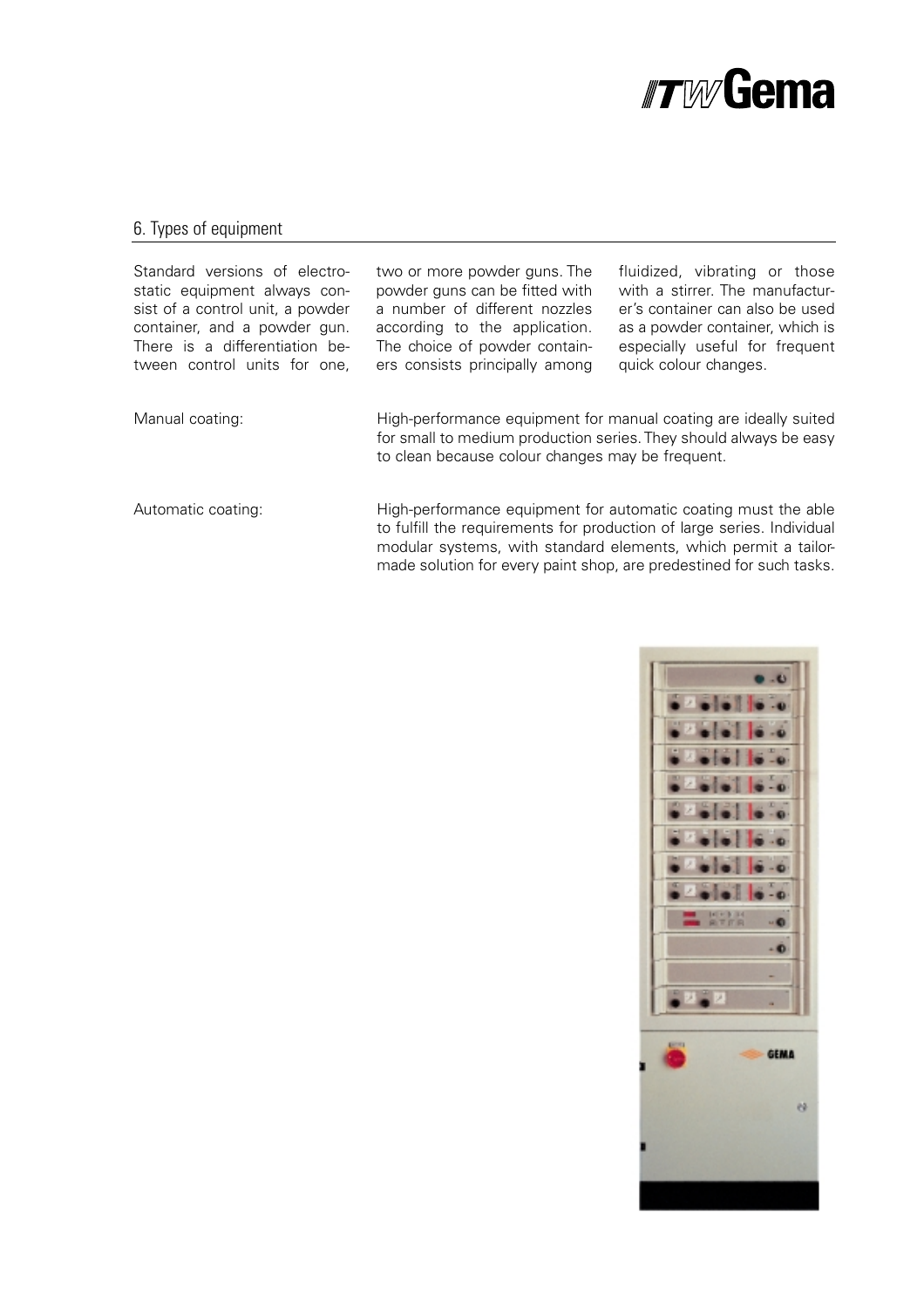

#### 7. The powder circuit

Even when the powder particles are properly charged, many miss their target, the workpiece. Electrostatic powder coating is so economical, because the overspray can be recovered, and reused. Individual booths operate with different recovery systems. Further information on this is found in the following text. What all have in common is, that the workpieces are coated in a booth, in a permanent, slightly

lower pressure created by the exhaust suction. Overspray is prevented from escaping from the booth by the intake air flow created.



#### 8. The reciprocators

In order to achieve an adequate rationalisation of the production process with the coating of medium and large series the procurement of reciprocators is indispensable. An exactly reproducible coating performance of standard uniformity, and coating thickness is first possible though the customer specific layout of the reciprocator stations. These automatic machines can be operated in up to three dimensions as required, whereby, in addition to the advantages already mentioned,

manual touch-up coating will often be unnecessary. At any rate, larger series must be produced with multi-dimensional automation, otherwise the considerable programming effort will neutralize the coating advantages again. Today, in large paint shops several two-dimensional reciprocators, with about four powder guns each, are no longer uncommon, particularly because these are controlled from a single, compact control unit, which guarantees a uniform coating quality.